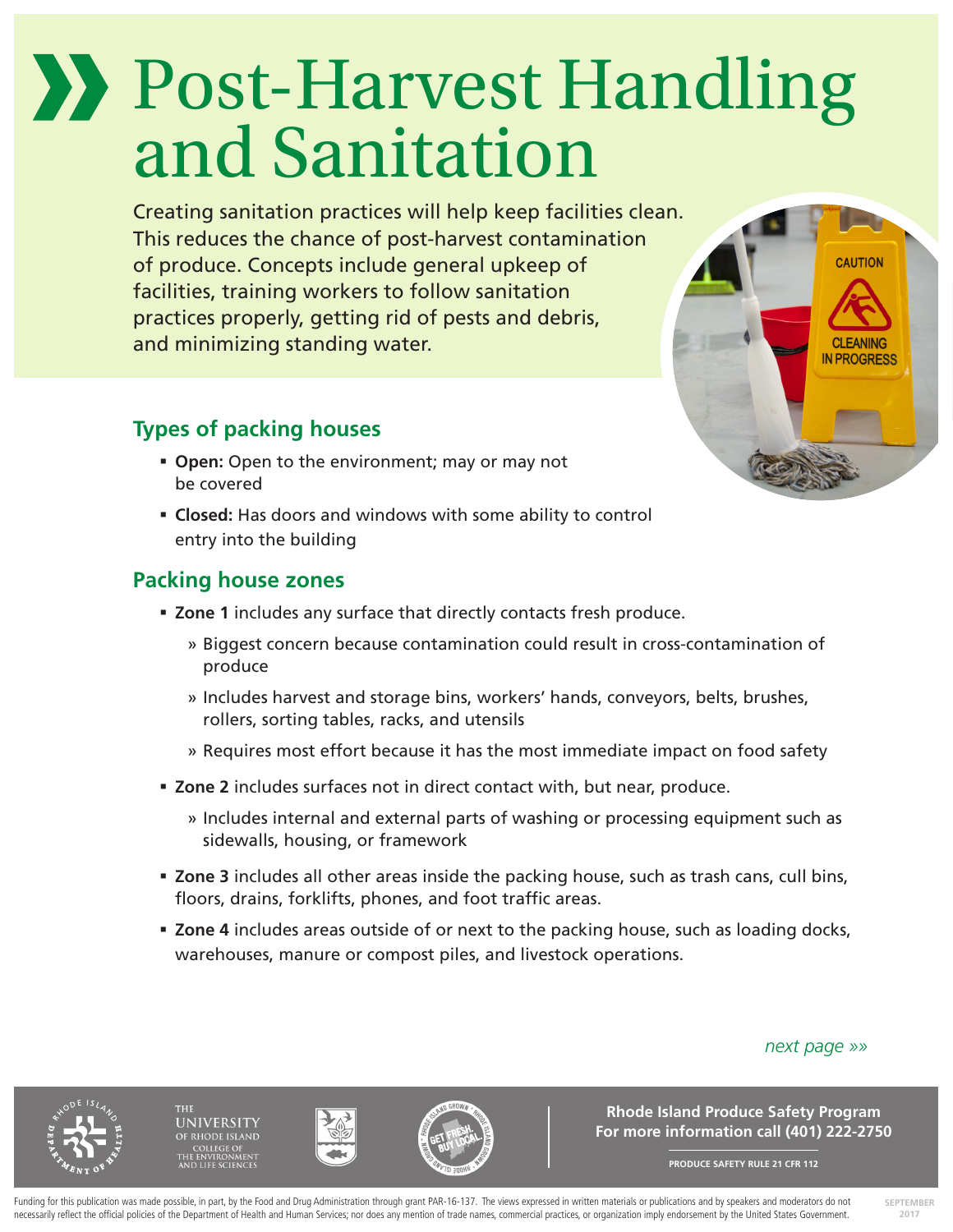#### **Reduce risks in packing areas**

- Keep area clean and organized.
- **Regularly inspect and maintain equipment.**
- **Provide proper hygiene facilities and break areas for workers.**
- **Try to eliminate or reduce pest presence.**
- **Prevent build-up of standing water.**

#### **Clean and sanitize food contact surfaces**

- **Step 1:** Remove any obvious dirt and debris from the food contact surface.
- **Step 2:** Apply a detergent that is effective at removing carbohydrates, such as sugars from fruit, and scrub the surface.
- **Step 3:** Rinse the surface with clean water, making sure to remove all the detergent and soil.
- **Step 4:** Apply a sanitizer approved for use on food contact surfaces (when appropriate); rinse if necessary; let surface air dry.

### **Keep equipment sanitized**

- Food contact surfaces should be:
	- » Adequately designed and constructed so they can be properly cleaned and maintained.
	- » Stored and maintained to prevent cross-contamination.
	- » Cleaned and sanitized, when appropriate, to prevent contamination of covered produce.
- Equipment should be designed and installed to make cleaning and sanitizing as easy as possible, including:
	- » Easy access to equipment and adjacent spaces.
	- » Ability to remove or access brushes, rollers, and nozzles for cleaning and sanitizing.
- Packing containers
	- » Keep single-use and reusable packing containers clean.
	- » Store packing containers and materials in a covered area, off the floor, to reduce. the risk of contamination from pests, windblown dirt, and other contaminants.

#### *next page »»*



**INIVERSITY** 





**Rhode Island Produce Safety Program For more information call (401) 222-2750**

**PRODUCE SAFETY RULE 21 CFR 112**